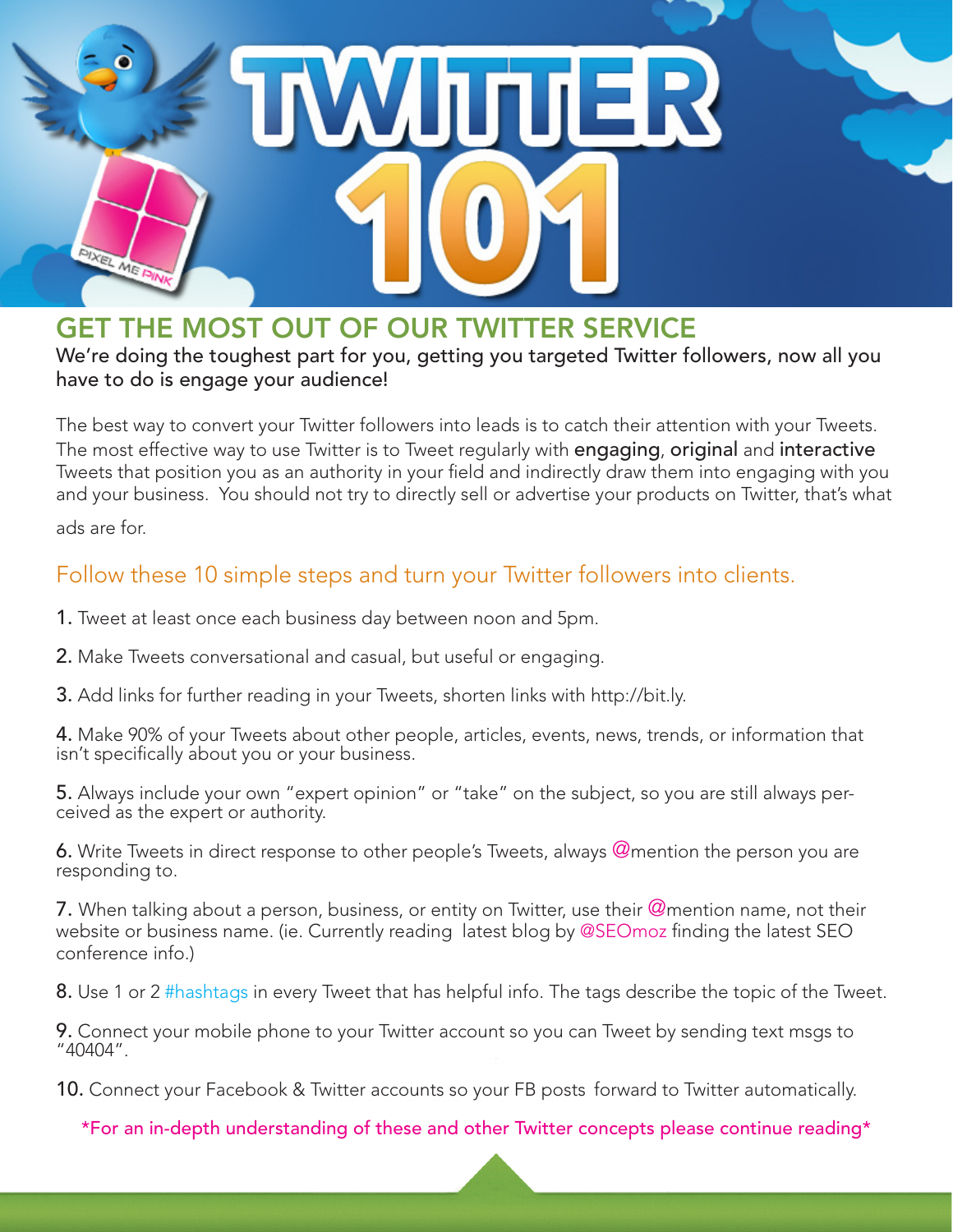#### No time to tweet?

Submit your tweets to us and we'll post them for you at peak times!

### Not sure what to tweet?

We've broken the process down into manageable categories so you'll never get writers block again!

## Download our tweet submission template here: http://bit.ly/Tweetsheet

### BECOME KNOWN AS AN EXPERT AND/OR A RESOURCE

Essentially, Twitter is a shorter and more viral form of blogging, so the same rules actually still apply, and by constantly writing or tweeting about your expertise on a specific topic, you'll become known for it and people will gravitate to you and follow you. If you already have a blog, then I recommend using Twitterfeed, so you can syndicate your posts on Twitter automatically.

For many people, Twitter has become a filter. Trusted experts are relied upon to send their followers interesting and relevant links. You can sub¬scribe to blogs and keywords using Google.com/alerts, and then act as an arbiter for your topic, constantly pushing out the best content.

Do you want to become known as a personal finance enthusiast? What about a search engine marketing consultant? The best thing you can do for your brand on Twitter is to take your current inter¬ests and activities and establish a feed on Twitter to deliver that content to your audience again and again.

If you are an expert in your field, then have Q & A sessions, where you answer questions from your followers. The more you tweet about the topic you want to be known for, the more people will remem¬ber you and when they need your expertise, they will contact you. It's that simple!

# THE BASICS

**Iweet Length - You've got 140 characters or less in which to communicate one** thought. This means you will need to become practiced in the art of brevity. Abbreviating words, substituting words with numbers (ex: to=2, for=4, etc.), and policing your verbosity will aid you in effective tweeting!

Use a url shortening service like bit.ly to shorten your links and track who's clicking on them.

Interacting with other Tweeters - Once you begin to tweet, you'll see tweets that you'd like to comment on, or reply back directly to the person who posted that Tweet. When doing so, you need to use the "Reply" arrow, located just to the right





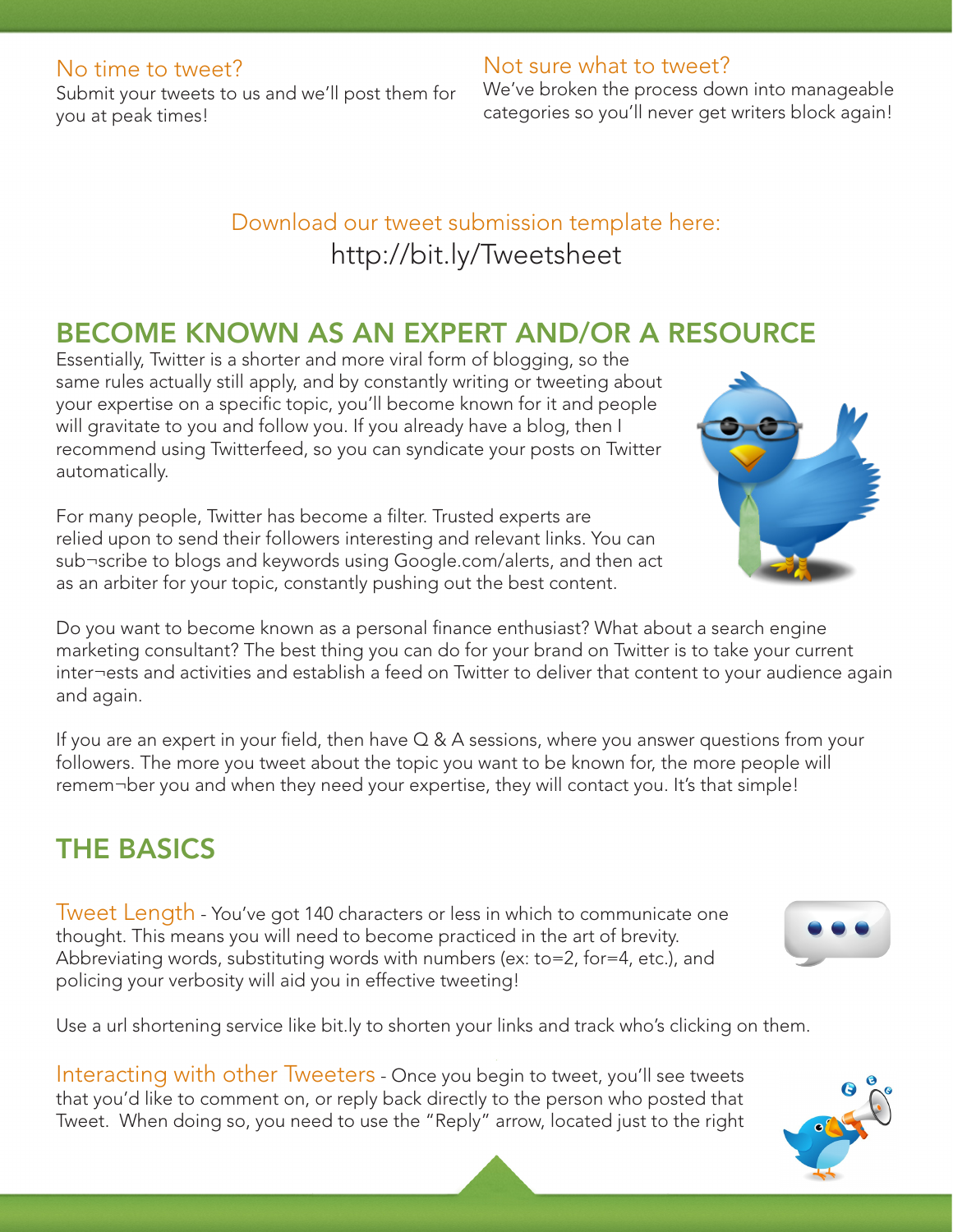of that person's tweet message. This brings up a " $@$ " symbol with their username in a new Tweet Box. In the Tweet Box you can type a new Tweet and mention that person directly. If their Tweet was sent a while ago, it will help that person and others understand what you're replying to if you copy and paste part of their Tweet into yours.

#### Here's a good example of this:

"Thank you! This is a popular topic! Always nice to hear other mom's ideas/tips! @bigcitymoms: @thepinkyproject great tip!"

"@StressFreeKids You always have such uplifting things to tweet! I love it! "

When doing this, it connects your response to theirs, and lets them know exactly what you are responding to, because they can then click on the link included in your response that says "in reply to Username". This keeps conversation flowing, and eliminates lots of "Huh, what do you mean" or "What are you talking about" tweets!

The Hash Tag – You will see people typing things with a "#" before a word and the color of the word is different. This is a hashtag and all it does is helps people search for Tweets relevant to that "keyword" or topic. The purpose of the hashtag is to show people what your tweet is about to help make searching for Tweets relevant to a certain topic easier. So if you want a Tweet to appear better in a search so other people can find it, type the "#" symbol + a keyword or phrase of the topic that your Tweet relates to.



Examples would be: #lasvegas, #thingsilove, #healthtip, and #pricesthatshockyou. To do a search, type the # symbol then the keyword or phrase you are looking for, hit search, and you will be provided with a list of Tweets that match your terms.

Using Hashtags - Although not terribly complicated, hashtags have some unwritten rules.

*The primary one to remember:* hashtags do not contain spaces no matter how many words are in the phrase, so if you're searching for tweets with the hashtag "Thai Food" it must be typed as "#ThaiFood" or "#thaifood", but never "#Thai Food" or "# Thai Food" with a space. Try to use one hashtag in each Tweet to help people find it in a search, but make sure the hashtag is relevant to the topic of the Tweet.

### Here are two good examples how to use hashtags

"Good design is a lot like clear thinking made visual. — Edward Tufte #WebDesign #Quote "

"Let Master #Sushi #Chef Izumiya's authentic hands guide your taste buds on a journey to #Japan, right in the middle of #NY"